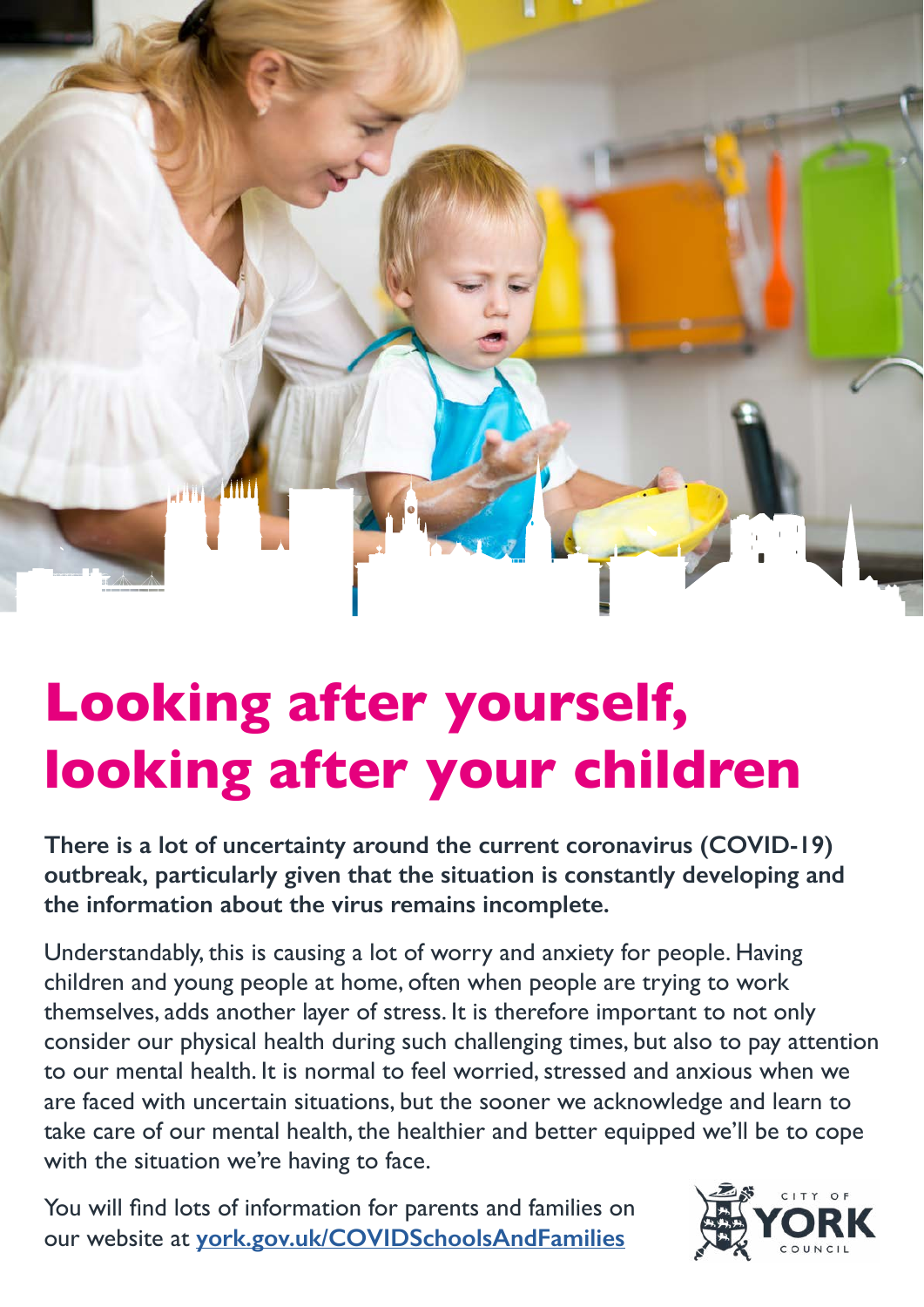# **Looking after yourself**

Taking care of our mental health and checking in on others is something that we can all do, and we need to remember that by looking after our own mental health, we'll be best placed to look after our children. Remember when they tell you on aeroplanes that you need to put on your own oxygen mask before helping others? It's like that.

Time is precious, especially when looking after children. However, try to plan your days or weeks to include something from each of the 'five ways to wellbeing' (developed by the New Economics Foundation).

#### **BE ACTIVE**

Try to make sure that you and your family get regular exercise every day. YouTube has lots of exercise videos for kids and adults. Get children involved in planning their own 'indoor PE'.

If current government advice permits, try to get outside once a day either into your garden if you have one or in a place where there are few people. If you can't go out, open the windows for some fresh air and take some time to look at the world outside.

#### **TAKE NOTICE**

Take a break from the news and social media and concentrate on what's happening in the here and now in your family. Notice and appreciate the small things. Studies have shown that being aware of what is taking place in the present directly enhances your wellbeing.

There's lots of good mindfulness apps to try, but if that's not for you, just getting into something you enjoy eg cooking or drawing and really focusing on it can be just as good.

#### **CONNECT**

Social connection is one of the most important ways that we can look after our mental wellbeing. Social distancing is going to make that trickier, but we're lucky enough to have technology to help us out. Think physical distancing, but social connections.

Social media is great, but if you can, try to have phone calls or even video calls. Arrange to FaceTime/Skype a friend for coffee and phone relatives more often than usual. Whilst it can be helpful to share worries, try to find other things to talk about too.

#### **GIVE**

Research tells us that giving back to our community helps people to feel valuable and makes us happier. We might not be able to contribute to our community in our usual way, but many people will still be able to find ways to give back.

Lots of community groups are setting up schemes that aim to help vulnerable people at this difficult time. If you want to get involved, check out the links below or local social media for ideas. Many of us will not be in a position to offer practical support. We can still offer mutual support to friends and family by checking in with them regularly.

#### **KEEP LEARNING**

Learning a new skill or honing an existing one gives us a sense of purpose and achievement. While we're busy learning, we're less likely to experience anxious thoughts and worries.

Social distancing will bring new challenges, but it will give many of us the time to start a new hobby or learn about an area that we've always been interested in.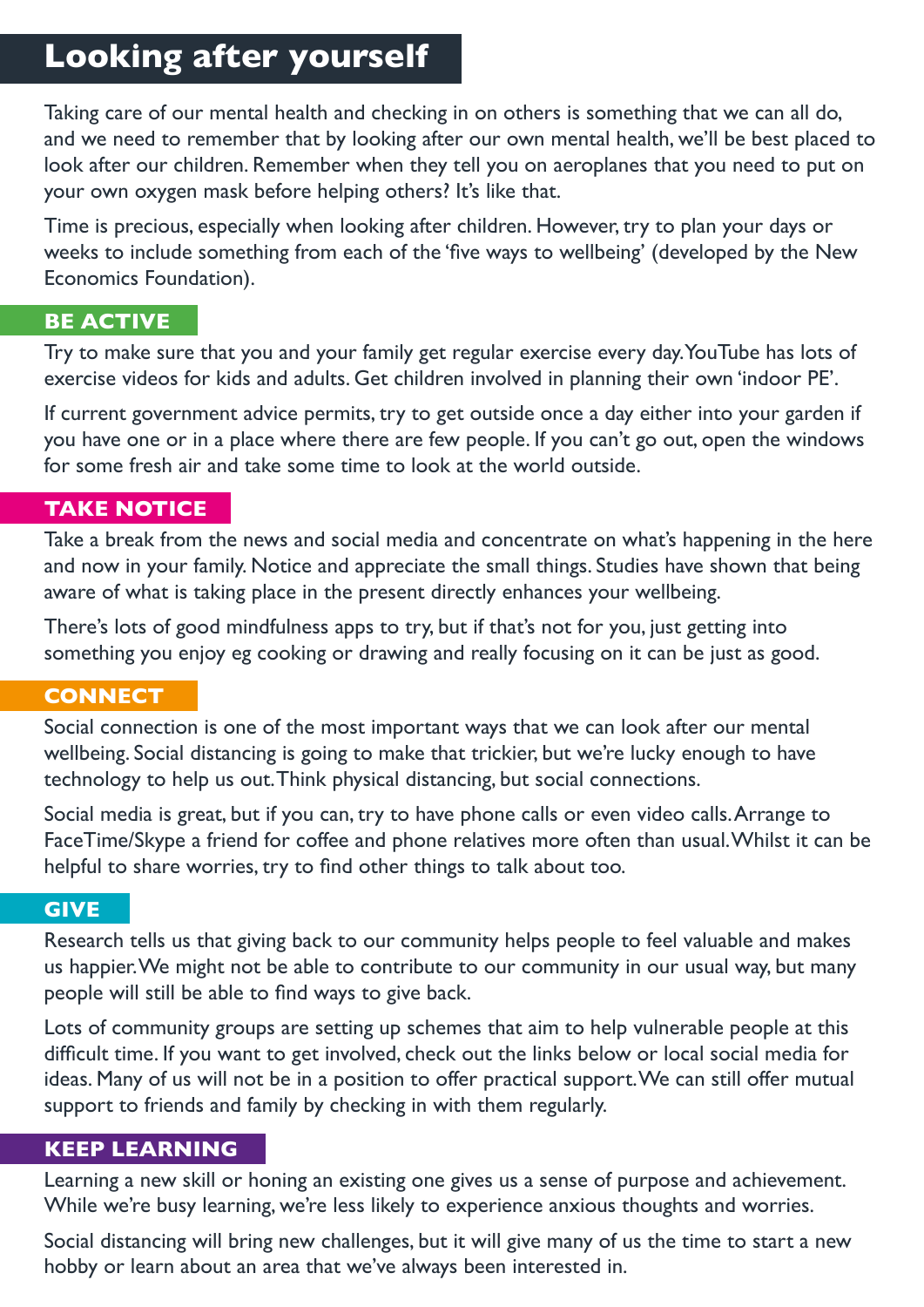# **Looking after your children**

For the most part, children will need what they've always needed: love, attention and opportunities to learn and play. If children are home for long periods because of social distancing or self-isolation, the following tips might be helpful:

Expect children to do some learning every day. In the longer-term schools are likely to provide opportunities for online learning. In the short term, or as extra activities, there are a wealth of helpful websites, many of which they will be able to access independently. Continuing with their learning helps promote a sense of normality and purpose as well as keeping them up to date for when they are back at school.

Try and keep to a structure and routine that suits you. Keep bedtime and morning routines close to existing ones to promote a sense of normality that children will find reassuring. Encouraging them to get up and dressed during the week will help maintain some difference between weekdays and weekends.

Make sure they get some time to burn off energy every day. Younger children will enjoy assault courses, discos etc. Older children and teens might respond better to fitness videos.

Keep boundaries firm and make it clear that you expect the same standards of behaviour as usual. Boundaries show that adults are still in control and taking care of them, which helps children to feel safe. Give children opportunities to have a say in what will be happening. They may have had a lot of their freedoms and choices removed for a while and may feel powerless or angry. Older children and teenagers will be more able to understand the risks in too much screen time, too little sleep or inactivity. They are more likely to 'buy in' to new rules and routines if they feel that they have a voice. Family meetings where children and adults problem solve together can be helpful for this.

Find opportunities for them to interact with their friends remotely. For tweens and teens, contact with their peers is especially important. Technology provides lots of opportunities for older children to connect, chat and game together. But be wary of giving unsupervised access to platforms that you would not normally allow your child onto; the internet still poses the same risks as in normal times.

Balance screen time with other activities. Challenge children to learn new skills that don't involve screens eg tying shoe laces, juggling or baking. Older children might want to set their own goals.

There are some example timetables on the next page. These are just shared as a guide but may be helpful in terms of thinking about how to maintain some structure and routine throughout days at home. Remember to intersperse activities with breaks and don't forget healthy snacks and drinks!

The last pages in this pack have links to websites with helpful ideas and activities covering a range of topics.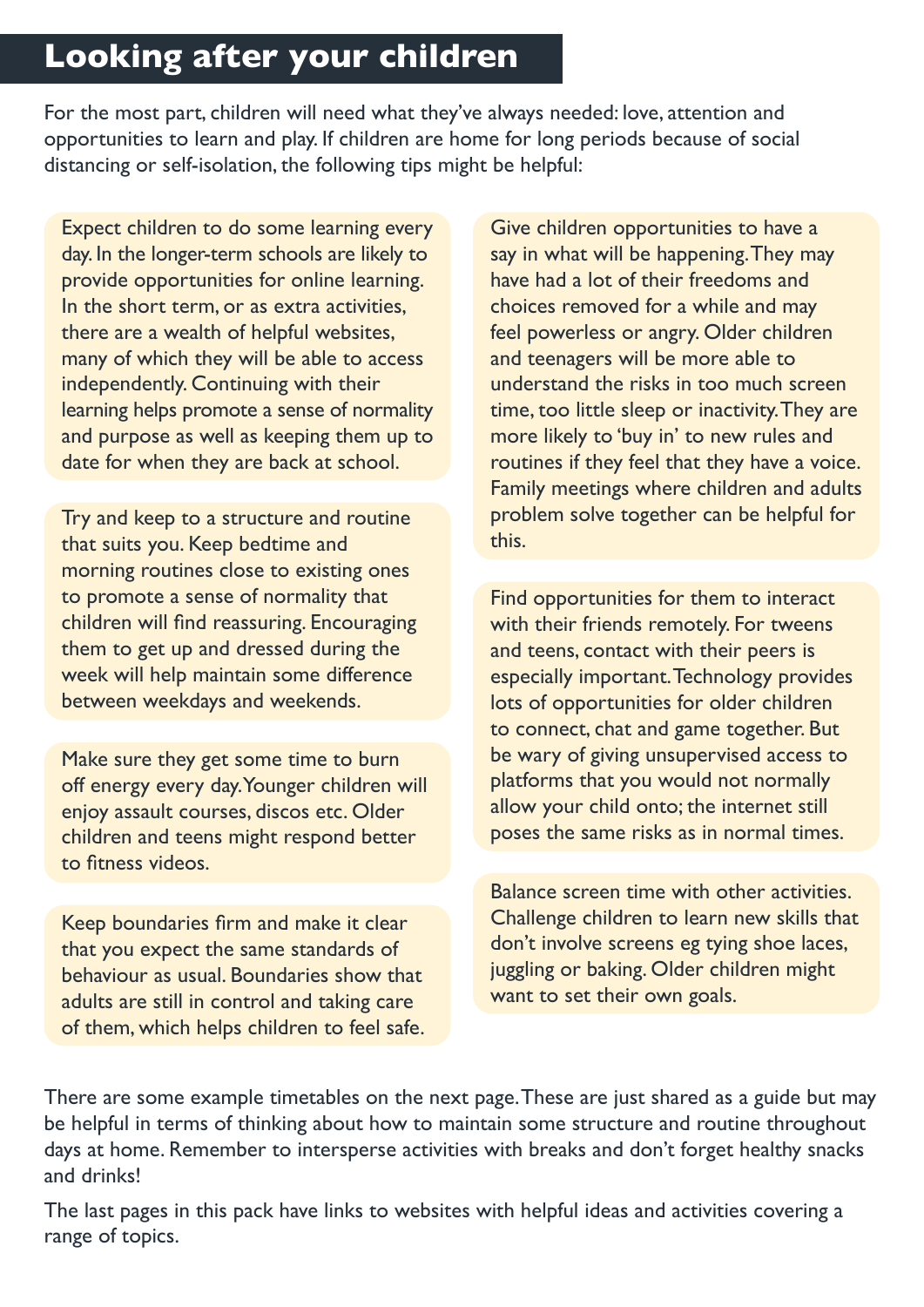**Timetables**

# **45 minutes of Academic learning**

**45 minutes of Creative Activities**

**45 minutes of Exercise**

**Have lunch**

**Downtime**

**45 minutes of Academic learning**

**45 minutes of Helping around the house**

**Free time**

**Have dinner**

**Contact family and friends -** phone, FaceTime, email

**Free time**

**Get ready for bed**

| Get ready for the day |                      | Have breakfast, have a wash, get dressed                                                       |
|-----------------------|----------------------|------------------------------------------------------------------------------------------------|
| 9am                   | <b>Activity I</b>    | Online learning from school OR a craft<br>activity (cutting and sticking, painting,<br>baking) |
| 10am                  | <b>Activity 2</b>    | Online learning from school OR some<br>writing or maths - write a story, count<br>coins        |
| <b>I</b> lam          | <b>Get active!</b>   | Play in the garden, do an exercise video                                                       |
| 12                    | <b>Lunchtime</b>     |                                                                                                |
| <b>Ipm</b>            | Help about the house | Help tidy up, hoover, wash up                                                                  |
| 2pm                   | <b>Quiet time</b>    | Do something calm, like reading or<br>colouring                                                |
| 3pm                   | <b>Activity 3</b>    | Online learning from school OR be<br>creative - make some music, design an<br>outfit           |
| 4pm                   | Have some free time  | Enjoy toys and tech                                                                            |
| 5pm                   | <b>Dinner time</b>   | Help prepare dinner – help tidy up too!                                                        |
| 6pm                   | <b>Family time</b>   | Play a game, watch a movie, spend time<br>together                                             |
| Get ready for bed     |                      | Have a bath, get pyjamas on, read a story                                                      |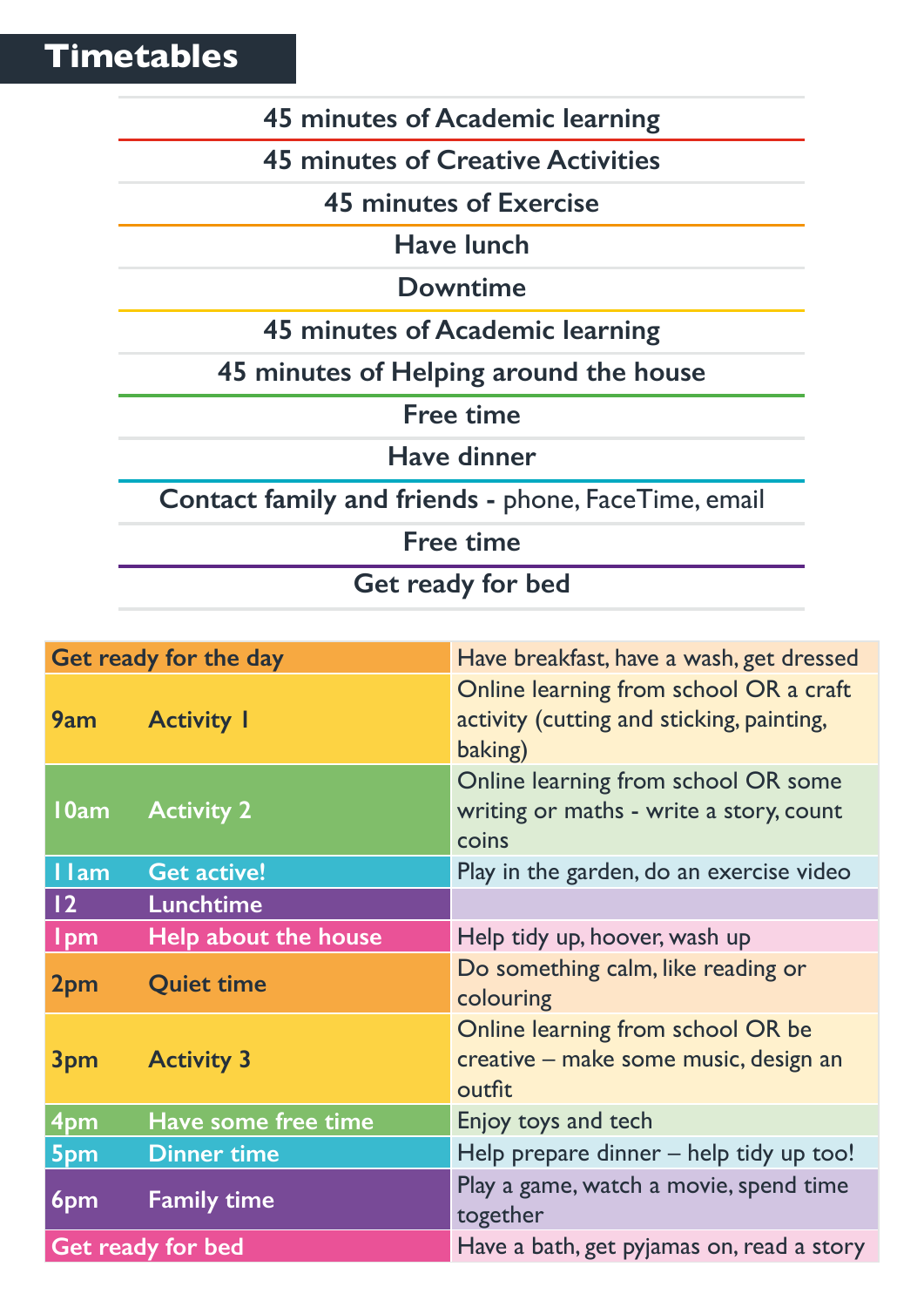# **Talking to children about coronavirus (COVID-19)**

Although it's tempting to try and protect children from difficult topics, they are more likely to worry when they're kept in the dark. Children and teenagers will be aware of what is happening but may not have all the facts they need to understand it.

These tips will help you communicate about coronavirus with your child:

- Take time to talk and listen. Be clear that you are happy to answer any questions that they have. Be led by your child as they may not be that interested or want to know everything all at once. Try to answer any questions honestly but keep things in context eg 'Sadly, some people do die, but the vast majority of people will recover, and children seem to be only mildly affected.'
- Reassure them that their own risk is very low but that we all need to 'do our bit' to look after people who might be very unwell. Underline how helpful they are being by following the rules about hygiene and social distancing. Knowing we're being altruistic helps us to bear the tough times.
- Give positive messages about everything you are doing as a family to keep yourselves safe. Talk about all the work people around the world are doing to find treatments and a vaccine.
- Keep explanations developmentally appropriate.
- Young children up to about age seven will need very simple explanations that relate to their own experiences. Explain that, like other germs, coronavirus can spread between people and make them ill. But because coronavirus is a new germ that we don't know everything about, we need to take more care and so things might be a bit different for a while.
- Older children and tweens will want to know more. They may have heard partial explanations and 'filled in the gaps' themselves with their own ideas, so check what they already think they know about it.
- Teenagers will have a similar capacity to understand what's going on as adults. They will need calm, factual information and opportunities to talk through their worries and disappointments.
- Give them an opportunity to talk about their feelings. Our instinct might be to 'make it all better', but it is normal to feel scared, sad and angry in the face of what's happening. Tell them that what is happening is not normal but that their feelings are.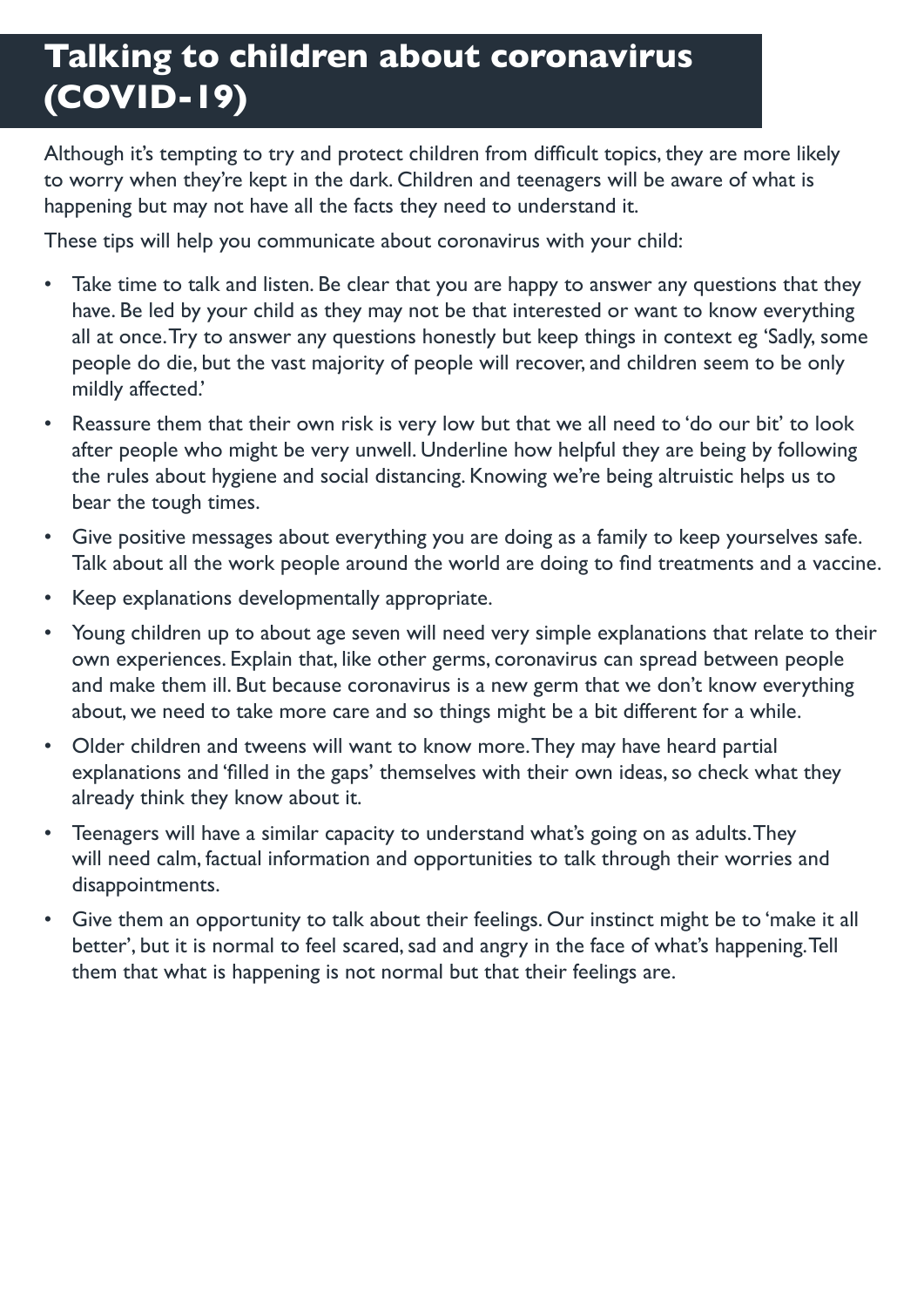# **Sources of Support**

#### **General – for parents**

#### **Mind UK**

[www.mind.org.uk](https://www.mind.org.uk/)

[www.mind.org.uk/information-support/support-community-elefriends](https://www.mind.org.uk/information-support/support-community-elefriends/)

[www.mind.org.uk/information-support/coronavirus/coronavirus-and-your-wellbeing](https://www.mind.org.uk/information-support/coronavirus/coronavirus-and-your-wellbeing/)

UK Mental Health Charity with information and an online mutual support community

#### **NHS**

[www.nhs.uk/oneyou/every-mind-matters](https://www.nhs.uk/oneyou/every-mind-matters/)

#### **Public Health England**

Practical steps to support your mental health and wellbeing: [www.gov.uk/government/](https://www.gov.uk/government/publications/covid-19-guidance-for-the-public-on-mental-health-and-wellbeing/guidance-for-the-public-on-the-mental-health-and-wellbeing-aspects-of-coronavirus-covid-19) [publications/covid-19-guidance-for-the-public-on-mental-health-and-wellbeing/guidance-for-the](https://www.gov.uk/government/publications/covid-19-guidance-for-the-public-on-mental-health-and-wellbeing/guidance-for-the-public-on-the-mental-health-and-wellbeing-aspects-of-coronavirus-covid-19)[public-on-the-mental-health-and-wellbeing-aspects-of-coronavirus-covid-19](https://www.gov.uk/government/publications/covid-19-guidance-for-the-public-on-mental-health-and-wellbeing/guidance-for-the-public-on-the-mental-health-and-wellbeing-aspects-of-coronavirus-covid-19)

Supporting children and young people's mental health and wellbeing: [www.gov.uk/government/](https://www.gov.uk/government/publications/covid-19-guidance-on-supporting-children-and-young-peoples-mental-health-and-wellbeing/guidance-for-parents-and-carers-on-supporting-children-and-young-peoples-mental-health-and-wellbeing-during-the-coronavirus-covid-19-outbreak) [publications/covid-19-guidance-on-supporting-children-and-young-peoples-mental-health-and](https://www.gov.uk/government/publications/covid-19-guidance-on-supporting-children-and-young-peoples-mental-health-and-wellbeing/guidance-for-parents-and-carers-on-supporting-children-and-young-peoples-mental-health-and-wellbeing-during-the-coronavirus-covid-19-outbreak)[wellbeing/guidance-for-parents-and-carers-on-supporting-children-and-young-peoples-mental](https://www.gov.uk/government/publications/covid-19-guidance-on-supporting-children-and-young-peoples-mental-health-and-wellbeing/guidance-for-parents-and-carers-on-supporting-children-and-young-peoples-mental-health-and-wellbeing-during-the-coronavirus-covid-19-outbreak)[health-and-wellbeing-during-the-coronavirus-covid-19-outbreak](https://www.gov.uk/government/publications/covid-19-guidance-on-supporting-children-and-young-peoples-mental-health-and-wellbeing/guidance-for-parents-and-carers-on-supporting-children-and-young-peoples-mental-health-and-wellbeing-during-the-coronavirus-covid-19-outbreak)

#### **NSPCC**

Advice for keeping your child safe online: [www.nspcc.org.uk/keeping-children-safe/online-safety](http://www.nspcc.org.uk/keeping-children-safe/online-safety)

#### **Sport England StayInWorkOut**

Advice and tips on keeping active at home for all the family with links to online fitness and apps: [www.sportengland.org/stayinworkout](https://www.sportengland.org/stayinworkout)

#### **Volunteering**

If you would like to offer some of your time to help vulnerable people in York, please contact [volunteering@york.gov.uk](mailto:volunteering%40york.gov.uk?subject=Volunteering)

#### **General – for young people**

[www.youngminds.org.uk](http://www.youngminds.org.uk) [www.keep-your-head.com](http://www.keep-your-head.com)

#### **Parenting pressures**

#### **Family Action**

Telephone: 0808 802 6666 Text message: 07537 404 282

[www.family-action.org.uk/what-we-do/children-families/familyline](https://www.family-action.org.uk/what-we-do/children-families/familyline/)

The FamilyLine service supports people who are dealing with family pressures in a new and innovative way by using a network of volunteers from across the country to support family members over the age of 18 through telephone calls, email, web chat and text message.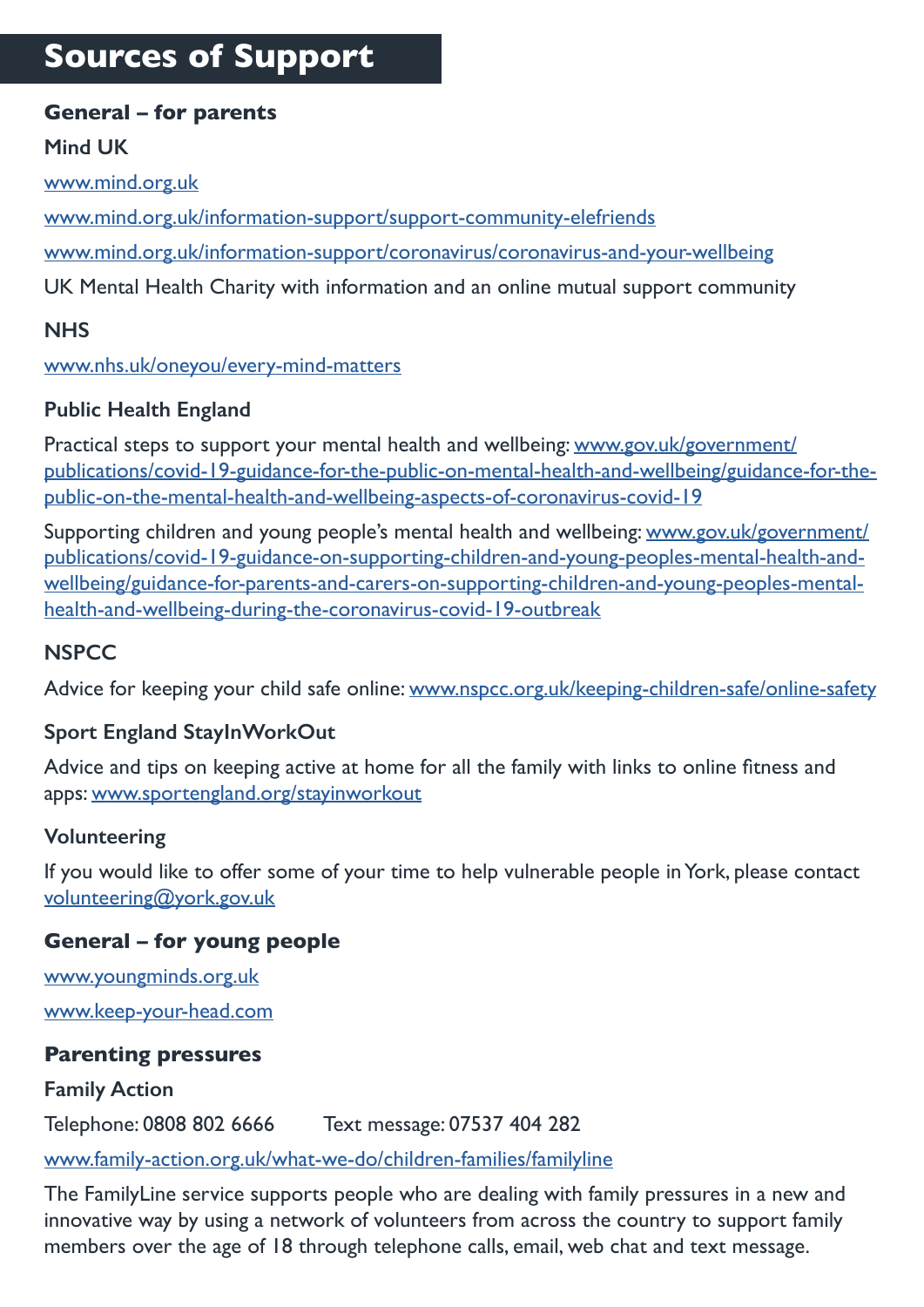# **Family Lives (previously Parentline)**

Call: 0808 800 2222

[www.familylives.org.uk/how-we-can-help/confidential-helpline](https://www.familylives.org.uk/how-we-can-help/confidential-helpline/)

Family Lives offers a confidential and free helpline service for families in England and Wales (previously known as Parentline) for emotional support, information, advice and guidance on any aspect of parenting and family life. The helpline service is open 9am – 9pm, Monday to Friday and 10am – 3pm Saturday and Sunday.

### **Gingerbread**

Single Parent Helpline: 0808 802 0925

### [gingerbread.org.uk](http://gingerbread.org.uk)

One Parent Families/Gingerbread is the leading national charity working to help lone parents and their children.

# **Grandparents Plus**

Call: 0300 123 7015

# [grandparentsplus.org.uk](http://grandparentsplus.org.uk)

Grandparents Plus is the only national charity (England and Wales) dedicated to supporting kinship carers - grandparents and other relatives raising children who aren't able to live with their parents.

# **Helpful resources for talking to children about coronavirus**

# **Covibook**

[www.mindheart.co/descargables](https://www.mindheart.co/descargables) A short book about coronavirus for children under seven.

# **Newsround video**

[www.bbc.co.uk/newsround/51342366?fbclid=lwAR3CyZq5rzXVoyGCgWjjpx6YqoetuZ1tP16y7](https://www.bbc.co.uk/newsround/51342366?fbclid=IwAR3CyZq5rzXVoyGCgWjjpx6YqoetuZ1tP16y7wMjUR6uwgWyhRmf0aFTrAs) [wMjUR6uwgWyhRmf0aFTrAs](https://www.bbc.co.uk/newsround/51342366?fbclid=IwAR3CyZq5rzXVoyGCgWjjpx6YqoetuZ1tP16y7wMjUR6uwgWyhRmf0aFTrAs) Dr Chris and Dr Xand explain what's happening.

# **Stories and visuals for young children**

A Carol Gray social story about coronavirus at [carolgraysocialstories.](https://carolgraysocialstories.com/wp-content/uploads/2020/03/Pandemics-and-the-Coronavirus.pdf?fbclid=IwAR23zxNlbEumpw4oKlM7Xy3VlKnA25b8Gi53N6YiFIeKB9Vx0LQypSPYzzg) [com/wp-content/uploads/2020/03/Pandemics-and-the-Coronavirus.](https://carolgraysocialstories.com/wp-content/uploads/2020/03/Pandemics-and-the-Coronavirus.pdf?fbclid=IwAR23zxNlbEumpw4oKlM7Xy3VlKnA25b8Gi53N6YiFIeKB9Vx0LQypSPYzzg) [pdf?fbclid=IwAR23zxNlbEumpw4oKlM7Xy3VlKnA25b8Gi53N6YiFIeKB9Vx0LQypSPYzzg](https://carolgraysocialstories.com/wp-content/uploads/2020/03/Pandemics-and-the-Coronavirus.pdf?fbclid=IwAR23zxNlbEumpw4oKlM7Xy3VlKnA25b8Gi53N6YiFIeKB9Vx0LQypSPYzzg)

Other stories:

[www.thedadsnet.com/this-free-book-is-great-for-explaining-covid-19-coronavirus-to-your](https://www.thedadsnet.com/this-free-book-is-great-for-explaining-covid-19-coronavirus-to-your-children)[children](https://www.thedadsnet.com/this-free-book-is-great-for-explaining-covid-19-coronavirus-to-your-children)

[www.ppmd.org/wp-content/uploads/2020/03/The-Corona-Virus-Free-Printable-Updated-2-](https://www.ppmd.org/wp-content/uploads/2020/03/The-Corona-Virus-Free-Printable-Updated-2-The-Autism-Educator-.pdf) [The-Autism-Educator-.pdf](https://www.ppmd.org/wp-content/uploads/2020/03/The-Corona-Virus-Free-Printable-Updated-2-The-Autism-Educator-.pdf)